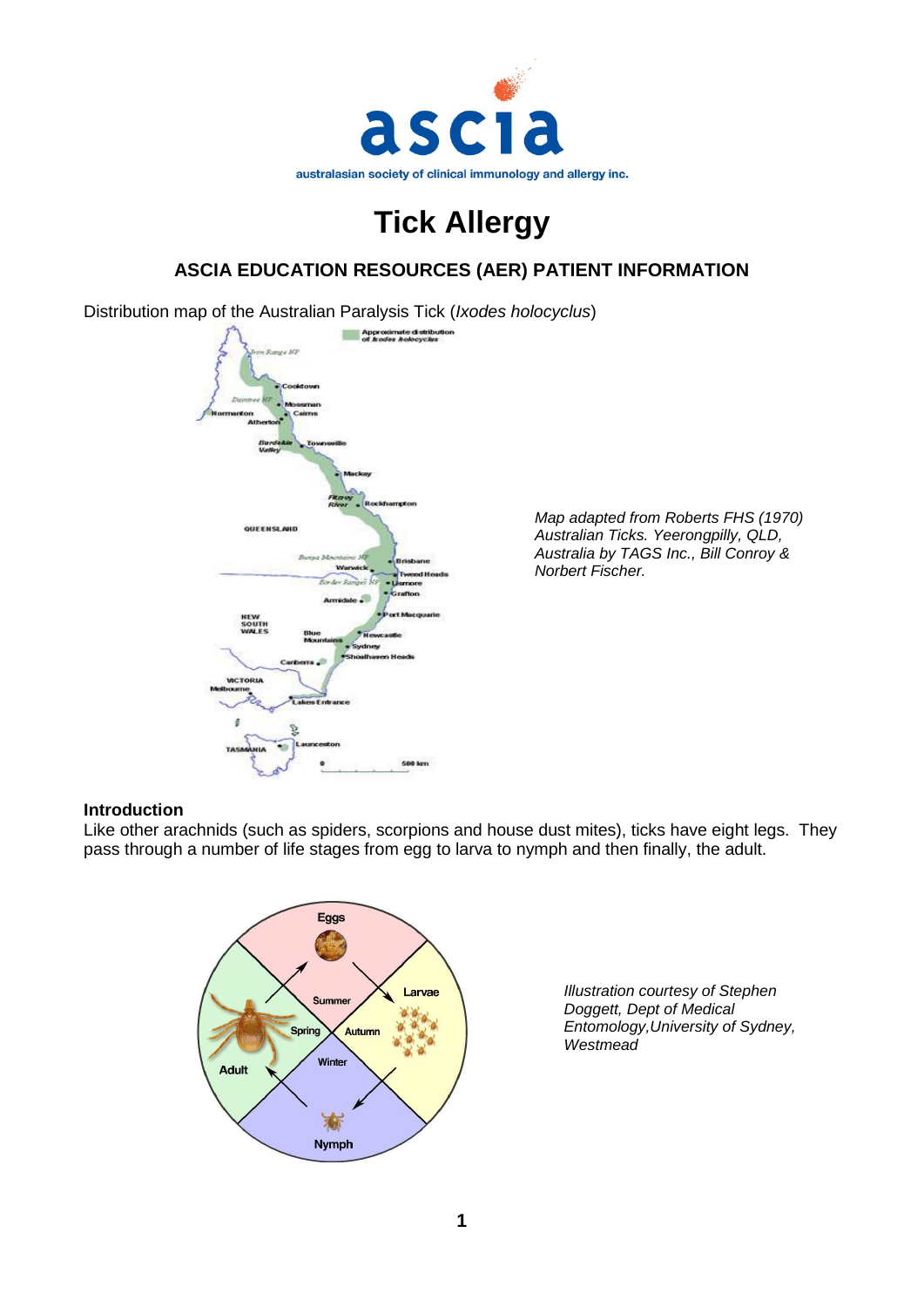Health problems associated with tick bites include:

- Allergic reactions to tick bites;
- Allergic reactions to red meat and gelatin;
- Transmission of infections (less common than allergic reactions); and
- Tick paralysis (rare in humans, more likely to occur in children).

The focus of this article is *allergic reactions provoked by tick bite*s.

#### **Adult ticks cause the majority of health problems**

Ticks are present mainly on the east coast of Australia, with known populations of ticks in several non-coastal areas (see map). Adult ticks cause the majority of the health problems in humans. All stages of ticks, however, are capable of provoking allergic reactions.

Larvae are very small, approximately 1mm in size and can be difficult to see, nymphs are slightly larger at approximately 2mm diameter with adult ticks (before a blood feed) being approximately 4mm in size.



*Illustration courtesy of Stephen Doggett, Dept of Medical Entomology, University of Sydney, Westmead*

Adult ticks attach to the tips of grass blades and vegetation, and from there transfer themselves to passing animals or humans. The tick usually crawls up inside clothing and attaches strongly to their host by biting through the skin, generally lodging in the skin of the head or neck or scalp of their host. The most common reaction is local irritation and swelling.

While the "tick season" is often considered to range from around February to August, ticks may be present at any time, therefore the risk of exposure remains throughout the entire year.

#### **Allergic reactions to ticks**

- Minor local itching and swelling is common at the site of a tick bite and is not due to allergy.
- Sometimes large local swelling and inflammation can arise at the site of a tick bite and last several days. Such reactions are usually due to mild allergy to the tick.
- Severe allergic reactions (anaphylaxis) have also been described to the Australian paralysis tick, *Ixodes holocyclus*.

**Severe allergic reactions (anaphylaxis) occur when the tick is disturbed**, for example, after inadvertently disturbing the tick by scratching something which can't be seen, by deliberate attempts at tick removal or by application of irritant chemicals such as methylated spirits or kerosene to the tick.

#### *Disturbing the tick may cause the tick to inject more allergen-containing saliva.*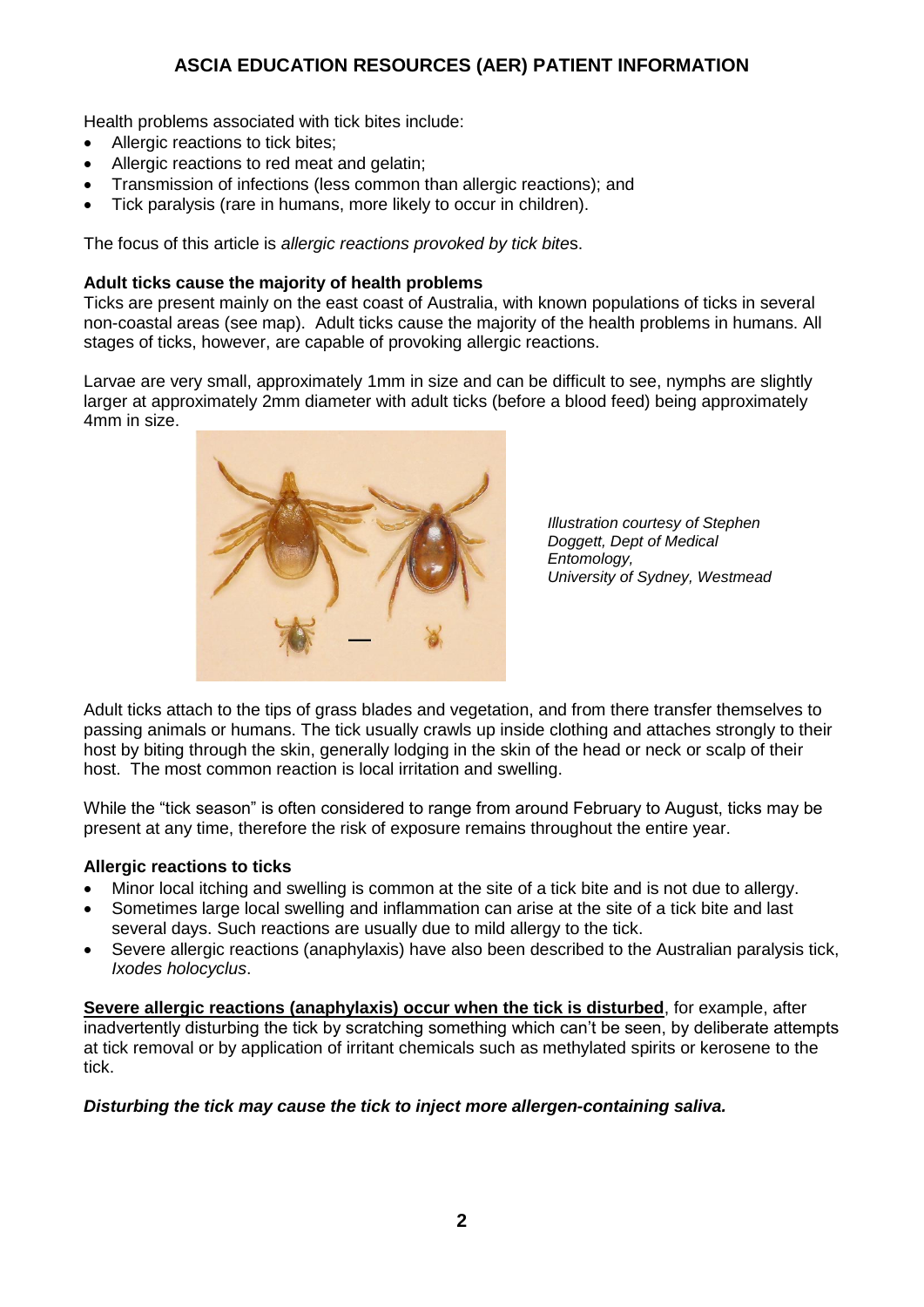## **General strategies for managing reactions to ticks**

Regardless of the type of reaction experienced after tick bites, the principles of management are:

- Try to reduce the risk of accidental tick bites (see below);
- Do not scratch anything you can't see if you live in a tick-endemic area;
- Know what to do if you find a tick lodged in your skin (and how best to remove it);
- Know how to manage *allergic reactions* (including anaphylaxis) to tick bites;
- Have your tick allergy confirmed by a doctor. This may require referral to a clinical immunology/allergy specialist, particularly if you are at risk of anaphylaxis;
- Be aware of the association between previous tick bites and the development of allergic reactions to mammalian meats and/or mammalian meat-derived gelatin.

Unfortunately, allergen immunotherapy (commonly known as desensitisation) is currently not available to "switch off" tick bite allergy.

## **Reducing the risk of tick bites**

The following measures may reduce the risk of tick bite:

- Wear long-sleeved shirts and long trousers when walking in areas where ticks occur;
- Tuck shirt into trousers:
- Tuck trouser legs into long socks:
- Wear a wide-brimmed hat;
- Wear light-coloured clothes, which makes it easier to see ticks;
- Brush clothing before coming inside to remove ticks;
- Undress and check for ticks daily, checking carefully in the neck and scalp;
- An insect repellent may help, particularly ones containing DEET (such as RID®, Tropical RID® or Tropical Aerogard® or Bushmans®);
- Consider using permethrin-treated clothing when exposed to tick habitat (e.g. gardening in tick endemic areas); and
- In those with *recurrent dangerous allergic reactions* to tick bites, relocating to an area where ticks are not endemic is an option to consider.

## **What to do if you find a tick lodged in your skin and you are NOT allergic to ticks**

The aim is to first kill the tick with an ether-containing spray and then remove it as soon as is practicable and in as safe a setting as is possible. Doing so may reduce the possibility of you becoming allergic to ticks and may also reduce the risk of you contracting a tick-borne infectious disease or developing tick paralysis.

Common advice is to insert fine forceps or tweezers between the skin and the tick mouthpiece and lever the tick out. This method, however, does not prevent anaphylaxis in tick allergic individuals and therefore *ASCIA specifically advises against this method.* 

## **What to do if you find a tick lodged in your skin and you are ALLERGIC to tick bites**

If you are allergic to ticks, you should carry emergency medication (e.g. an adrenaline autoinjector such as EpiPen® or Anapen®) and a means of summoning medical assistance (such as a mobile telephone).

- If you know you are allergic to ticks and you are having an allergic reaction to a tick bite, follow your ASCIA Action Plan, including the use of an adrenaline autoinjector (EpiPen® or Anapen®) if symptoms of anaphylaxis occur.
- If you find a tick, do *NOT* forcibly remove the tick, but rather *kill the tick first* by using a product to rapidly freeze the tick to prevent it from injecting more allergen-containing saliva.
- In a tick allergic person, the tick should be killed and removed in a safe place (e.g. an emergency department of a hospital) until it is established that the process of killing the tick and removing it can be safely performed by the tick allergy sufferer. Once this is established, ticks may be killed and removed without necessarily attending an emergency department, depending upon the individual circumstances and after consultation with your medical specialist. Some tick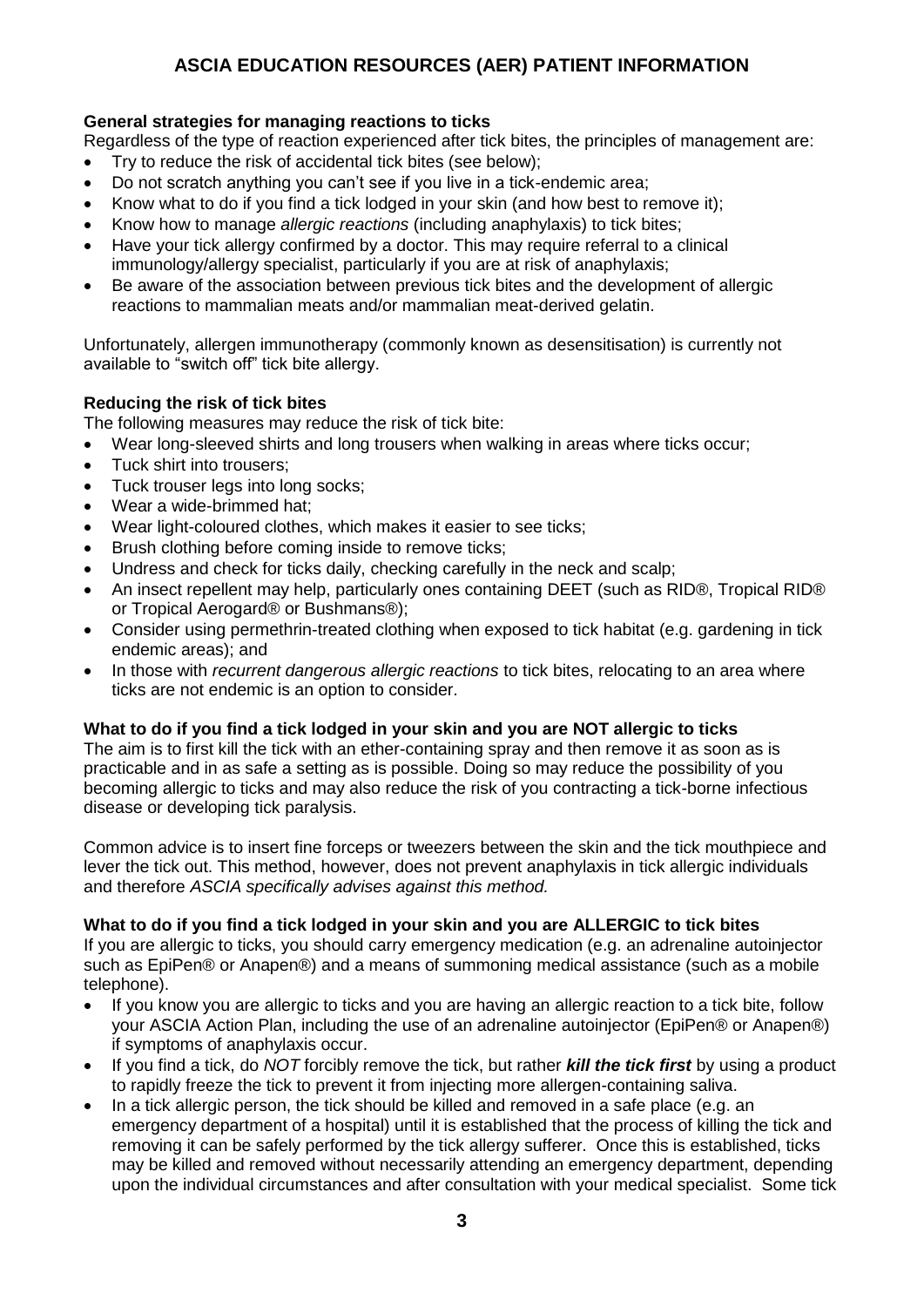allergic individuals are so highly allergic that medical support should always be sought. Your medical specialist will advise you as to which approach will be safest for you.

- If suffering your first allergic reaction to a tick, seek urgent medical attention. The tick can then be removed under medical supervision where facilities are available to treat the allergic reaction.
- Ether-containing aerosol sprays are currently recommended for killing the tick. Aerostart® and other similar products have been used extensively to kill ticks in allergic patients. It should be noted that these products are not registered for use in humans and contains benzene but there is long term experience with these products which have been shown to be very effective in treating those with serious tick allergies.
- The use of other ether-containing sprays such as Wart-Off Freeze® (and similar e.g. Elastoplast Cold Spray®) has also been effective. These products will continue to be studied and advice updated as experience increases.
- If available, liquid nitrogen applied by a doctor should also (in theory) be effective.

It is important to note that:

- This advice is based on the clinical experience of those treating patients with tick allergy.
- Some of these products are not "registered" for use as therapeutic products for humans.
- All of these products are highly flammable, and thus should not be used near a naked flame or when smoking.
- Rapid cooling of the skin and thus skin irritation may occur.
- More information on these products may be obtained from manufacturers and distributors.
- Pending future studies of the effectiveness of various tick removal and killing methods, such advice is based on a consensus of "expert opinion" rather than derived from results of formal clinical studies.
- Freezing the tick (regardless of whether one is concerned about transmission of infection, tick paralysis or tick allergy) may also have the advantage of reducing the risk of tick sensitisation and later development of tick allergy or related allergic syndromes, as discussed below.

## **Confirming a diagnosis of possible tick allergy**

At this time, there is no reliable skin or blood allergy test to confirm a diagnosis of tick allergy. Australian researchers have identified that the allergens causing problems are proteins in tick saliva. Diagnosis is currently largely based on the history of the reaction but some allergy test results have been associated with exposure to tick bites. Researchers have identified that the following blood allergy tests are positive in the majority of those with serious allergic reactions to tick bites, and that testing may assist in confirming the diagnosis:

- Mammalian meats Immunocap®.
- Alpha-galactose Immunocap®, a sugar molecule present in meat from mammals other than humans, great apes and Old World monkeys, as well as being found in the gut of ticks.
- Tryptase (an enzyme that is increased in those with a condition called mastocytosis, which is associated with an increased risk of allergic reactions to a number of allergic triggers including insect stings and tick bites and with more severe anaphylactic reactions to those insect stings and bites).

It is important to note that while positive red meat allergy tests are frequently seen in those with isolated tick bite allergy, routine avoidance of red meat and gelatin is *not* advised *unless* a patient has an allergic reaction to one of these foods as well. Nonetheless, patients should be aware of this possibility and informed by their doctors of the potential risk.

#### **Tick Bites and Mammalian Meat Allergy**

Australian allergic diseases physicians first described an association between tick bites and the development of mammalian meat allergy and these findings have since been confirmed by researchers in the USA and in Europe. A subgroup of these patients will also be allergic to mammalian milks and animal-derived gelatin (present in some food products, as a binding agent in some medications as well as in intravenous blood substitutes known as gelatin colloid (e.g. Haemaccel®, Gelofusine®). The target allergen associated with these allergic reactions appears to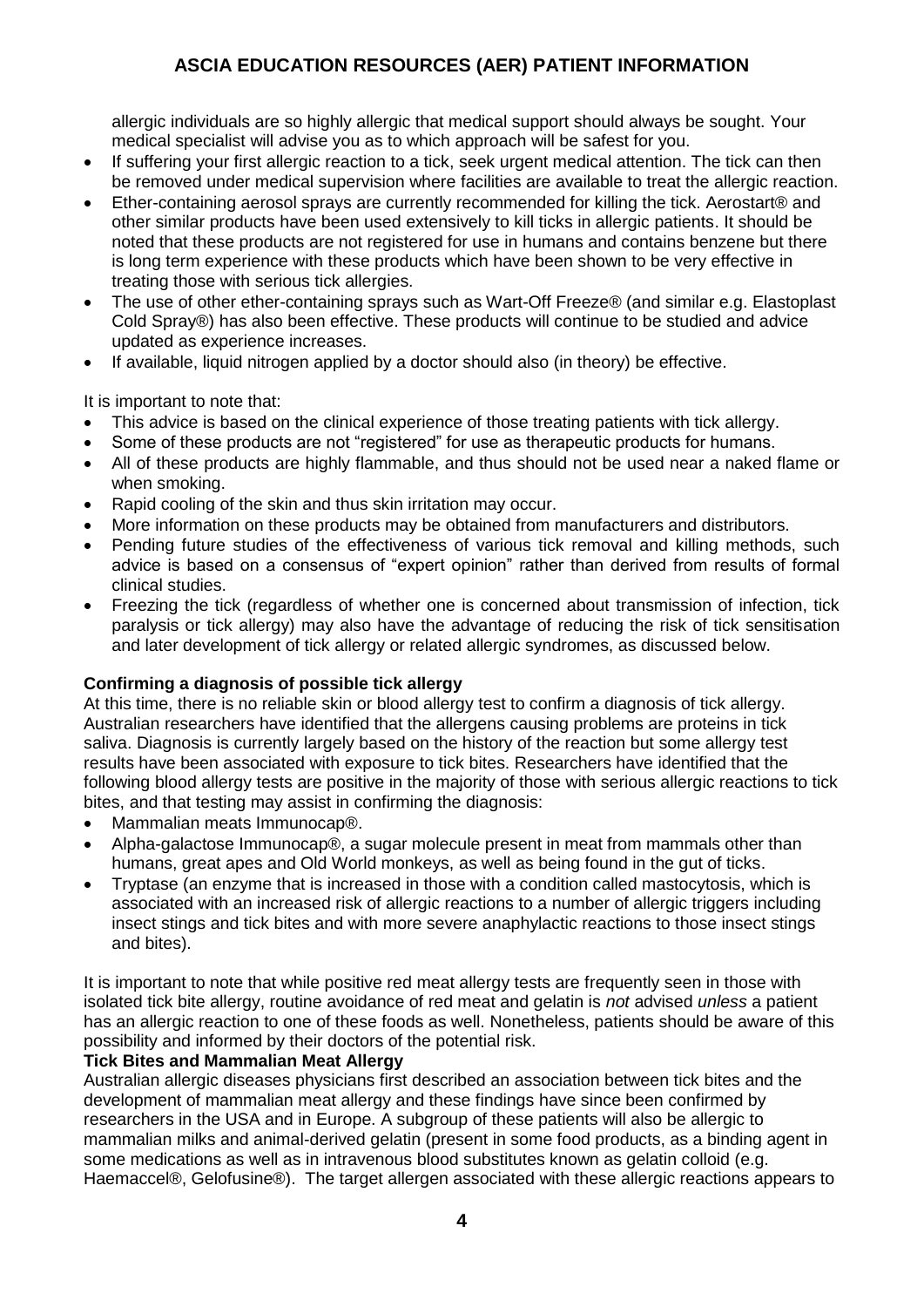be a sugar molecule known as alpha-galactose, present in the gut of ticks (and probably tick saliva) and all mammalian meats except for humans, great apes and Old World monkeys (e.g. beef, pork, lamb, kangaroo, venison, buffalo) and some more exotic meats eaten in some countries (e.g. guinea pig) in South America and ethnic specialty restaurants in North America and even Australia; and probably even whale meat (e.g. in Japan) as well as gelatin.

Researchers have identified that the following *blood allergy tests* are positive in the majority of those with serious allergic reactions to mammalian meat, and that testing (which can be ordered by any doctor) may assist in confirming the diagnosis:

- Beef, lamb, pork Immunocap®.
- Alpha-galactose Immunocap® a sugar molecule present in mammalian meats (but not in humans, great apes or Old World monkeys), as well as the gut of ticks.
- Elevation of tryptase (an enzyme that is increased in those with a condition called mastocytosis, which is associated with an increased risk and severity of allergic reactions to a number of allergic and non-allergic triggers including insect stings and tick bites).
- By contrast, blood allergy testing to gelatin is usually negative (even in patients who have had clear allergic reactions to gelatin orally or by injection).

*In contrast, skin allergy testing* to commercially available mammalian meats is much less reliable unless performed with raw, organic mammalian meats for confirmation (and very occasionally, even using raw meats, the diagnosis may not be confirmed). Gelatin skin testing results are highly variable, with often minor reactions on skin prick testing with gelatin, whilst intradermal injection skin testing is more reliable in diagnosing gelatin allergy.

Those with allergic reactions to mammalian meats are best advised to avoid all mammalian meats (beef, lamb/mutton, pork, goat, horse meat, kangaroo, venison and probably other more exotic mammals) and artificial blood (made from beef) as well as all forms of gelatin and to wear a medical bracelet warning of potential allergy to intravenous gelatin colloid (an intravenous preparation used as a blood substitute) as well.

Further advice on dietary avoidance strategies and tick-induced allergies may be found on the TiARA website.

#### **Web links**

Tick-induced Allergies Research and Awareness (TiARA): [www.tiara.org.au](http://www.tiara.org.au/) University of Sydney Department of Medical Entomology: [medent.usyd.edu.au/fact/ticks.htm](http://medent.usyd.edu.au/fact/ticks.htm)

## **© ASCIA 2014**

The Australasian Society of Clinical Immunology and Allergy (ASCIA) is the peak professional body of clinical immunology and allergy specialists in Australia and New Zealand. Website: www.allergy.org.au Email: [projects@allergy.org.au](mailto:projects@allergy.org.au) Postal address: PO Box 450 Balgowlah, NSW Australia 2093

#### **Disclaimer**

ASCIA Education Resources (AER) information bulletins have been peer reviewed by ASCIA members and represent the available published literature at the time of review. It is important to note that information contained in this bulletin is not intended to replace professional medical advice. Any questions regarding a medical diagnosis or treatment should be directed to a medical practitioner.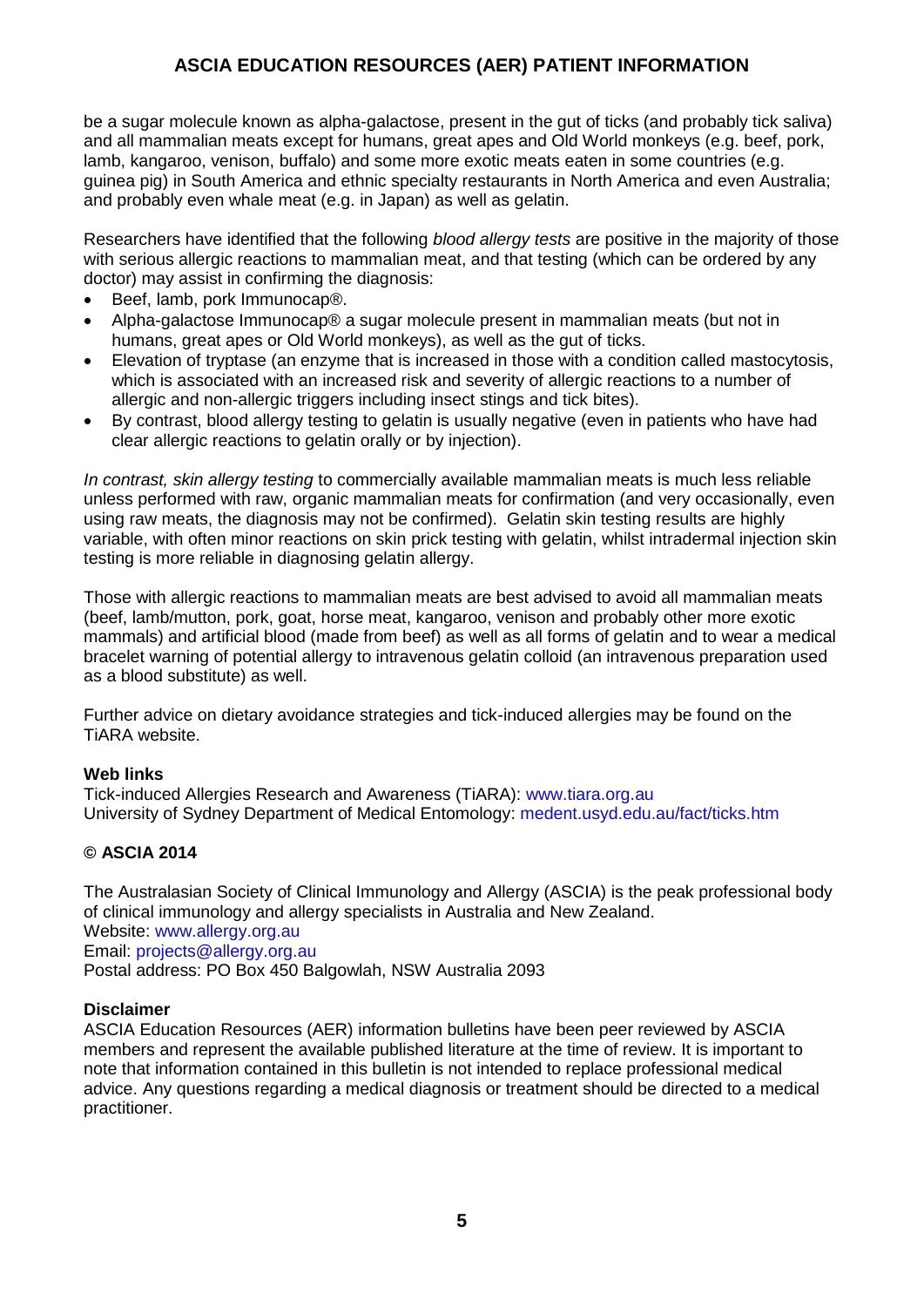## **References**

- 1. Brown AF, Hamilton DL. Tick bite anaphylaxis in Australia. J Accid Emerg Med. 1998 Mar;15(2):111-3.
- 2. Humphery-Smith I, Thong YH, Moorhouse D, Creevey C, Gauci M, Stone B. Reactions to argasid tick bites by island residents on the Great Barrier Reef. Med J Aust. 1991 Aug 5;155(3):181-6.
- 3. Van Wye JE, Hsu YP, Terr AI, Moss RB, Lane RS. Anaphylaxis from a tick bite. N Engl J Med. 1991 Mar 14;324(11):777-8.
- 4. Solley GO. Allergy to stinging and biting insects in Queensland. Med J Aust. 1990 Dec 3- 17;153(11-12):650-4.
- 5. Gauci M, Loh RK, Stone BF, Thong YH. Evaluation of partially purified salivary gland allergens from the Australian paralysis tick Ixodes holocyclus in diagnosis of allergy by RIA and skin prick test. Ann Allergy. 1990 Mar; 64(3):297-9.
- 6. Gauci M, Loh RK, Stone BF, Thong YH. Allergic reactions to the Australian paralysis tick, Ixodes holocyclus: diagnostic evaluation by skin test and radioimmunoassay. Clin Exp Allergy. 1989 May;19(3):279-83.
- 7. Gauci M, Stone BF, Thong YH. Detection in allergic individuals of IgE specific for 1988;85(2):190-3.
- 8. Pearce RL, Grove DI. Tick infestation in soldiers who were bivouacked in the Perth region. Med J Aust. 1987 Mar 2;146(5):238-40.
- 9. van Nunen S, O'Connor KS, Fernando RL, Clarke LR and Boyle RX. The Association Between *Ixodes holocyclus* Tick Bite Reactions and Red Meat Allergy. Internal Medicine Journal 2007; 39(Suppl 5): A132. DOI: 10.1111/j.1445-5994.2007.01558.x
- 10. Commins S, Satinover S, Hosen J, Mozena J, Borish L, Lewis B, Woodfolk J, Platts-Mills T. delayed anaphylaxis, angioedema or urticaria after consumption of red meat in patients with IgE antibodies specific for galactose- alpha-1,3-galactose. Journal of Allergy and Clinical Immunology. 2009; Vol 123, Issue 2, 426-433. DOI:10.1016/j.jaci.2008.10.052
- 11. van Nunen SA, O'Connor KS, Clarke LR, Boyle RX and Fernando SL. An association between tick bite reactions and red meat allergy in humans. Med J Aust 2009; 190(9): 510-511. www.mja.com/journal/2009/190/9/association-between-red-meat-allergy-humans
- 12. van Nunen SA, Zaininger A, Clarke LR and Fernando SL. Systemic Mastocytosis and Severe Anaphylaxis provoked by an IgE-Mediated Reaction to a Food. 2009 XXVIII Congress EAACI abstract #1554b.
- 13. van Nunen S, Clarke L, Coyle L, Stevenson W and Fernando S. Severe Anaphylaxis Provoked by IgE-Mediated Reactions to Food (Red Meat) in Two Patients with Systemic Mastocytosis. Internal Medicine Journal 2009; (Suppl 5): A145.DOI:10/1111.j.1445-5994.2009.02033.x
- 14. Jacquenet S, Moneret-Vautrin DA, Bihain BE. Mammalian meat-induced anaphylaxis: clinical relevance of anti-galactose-alpha-1,3-galactose IgE confirmed by use of skin tests to cetuximab. J Allergy Clin Immunol. 2009; 124(3):603-605. DOI:10.1016.j.jaci.2009.06.014
- 15. van Nunen SA, Stevenson W, Fernando SL, Basten A. A novel insect, *Ixodes holocyclus,* provoking anaphylaxis in mastocytosis. 2010 World Congress of Internal Medicine. Internal Medicine Journal 2010;Vol 40 (Suppl 1):P401,66-185. DOI:10.1111.j.1445-5994.2010.02322.x
- 16. van Nunen SA, Fulton R, Fernando S, Broady KW, Basten A. The Association between Tick Bite Allergy and Red meat Anaphylaxis: Pertinent Ecological Drivers. EcoHealth 2011;7, s157,s8-s170. DOI: 10.1007/s10393-010-0376-0.
- 17. van Nunen SA, Mastroianni M, Fulton R, Fernando S, Basten A. Clinical utility of allergen specific-IgE measurement in the diagnosis of mammalian meat/s-induced anaphylaxis associated with prior tick bites. Internal Medicine Journal 2011;41(Suppl 4):1-22. DOI:10.1111.j.1445-5994.2011.02570.x
- 18. Nunez R, Careballada F, Gonzalez-Quintela A, et al. Delayed mammalian meat induced anaphylaxis due to galactose-alpha 1,3-galactose in 5 European patients. J Allergy Clin Immunol. 2011; 128(5):1122-1124. DOI:10.1016/j.jaci.2011.07.020
- 19. Commins SP, James HR, Kelly LA, Pochan SL, Workman LJ, Perzanowski MS, Kocan